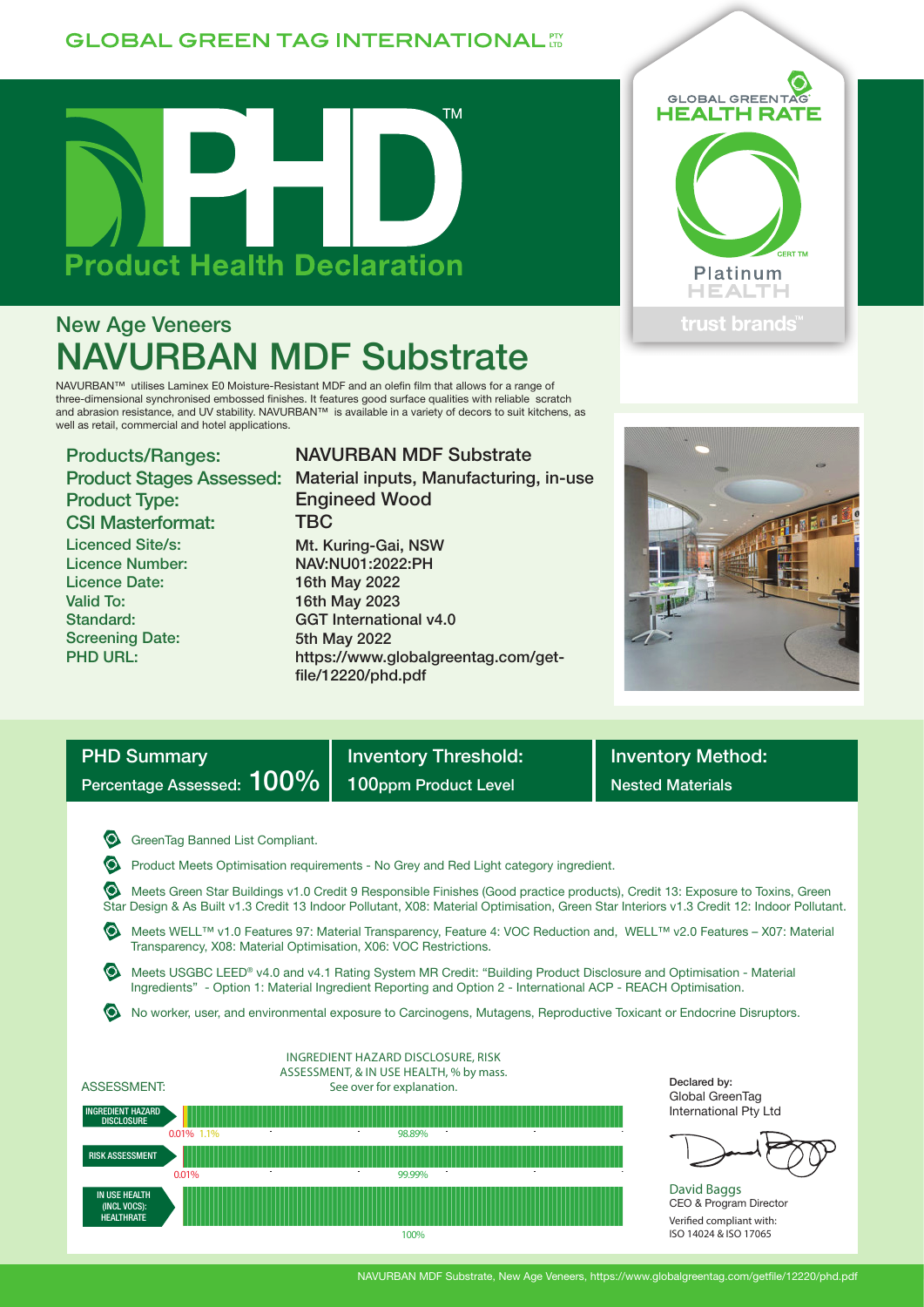#### 1.0 Scope

The Global GreenTag International (GGT) Product Health Declaration (PHD) has been designed to provide an additional level of service to the green product sector in facilitating an easier understanding of both the hazard and risk associated with any certified products and is intended to indicate:

- Chemical hazards of both finished product and unique ingredients to a minimum level of 100ppm for final product throughout the product life cycle, (including any VOC or other gaseous emissions);
- An assessment of exposure or risk associated with ingredient handling, product use, and disposal in relation to established mitigation and management processes;

It is not intended to assess:

- i. substances used or created during the manufacturing process unless they remain in the final product; or
- ii. substances created after the product is delivered for end use (e.g., if the product unusually degrades, combusts or otherwise changes chemical composition).

GGT PHDs are only issued to products that have passed GGT Standards' certification requirements. The Level of Assessment (BronzeHEALTH, SilverHEALTH GoldHEALTH or PlatinumHEALTH) rating relates ONLY to GGT Standard Sustainability Assessment Criteria 3, and is declared separately to the overall Bronze, Silver Gold or Platinum Green Tag Certification Mark Tier Levels.

#### 1.2 Preparing an PHD

GGT PHDs are prepared using Hazard Classifications from the UN Globally Harmonised System of Classification and Labelling of Chemicals (GHS) and as an outcome of a successful Application for Certification. Assessments are undertaken by GGT Qualified Exemplar Global Lead Auditors and subsequently accepted for Certification by the GGT Program Director (also a Qualified Exemplar Global Lead Auditor) under the Personal Products Standard v1.0/1.1, and Cleaning Products Standard v1.1/1.2 and above Program Rules.

#### 1.3 External Peer Review

Every GGT PHD is independently peer reviewed by an external Consultant Toxicologist and Member of the Australian College of Toxicology &Risk Assessment.

### 2.0 Declaration of Ingredients

Where a manufacturer wishes recognition under a rating program that requires transparency of ingredients such as LEED v4.0 & v4.1, WELL v1 & v2, Living Building Challenge, Estidama etc., the following information is declared from audit:

| Colour       | <b>Ingredient Name</b>                                                                                                                                                                         |
|--------------|------------------------------------------------------------------------------------------------------------------------------------------------------------------------------------------------|
| Green        | <b>Ideal-Low</b><br>No concerns- ingredient safe at any level based on current known science, % of the ingredient, and relevance to use<br>context'                                            |
| Yellow       | <b>Medium to Low</b><br>Hazardous Ingredient with minor level of "Issue of Concern" depending on % of the ingredient, hazard level, and relevance<br>to use context'                           |
| Orange       | <b>Moderate</b><br>Hazardous ingredient with "Issue of Concern" or "Issue of Concern Minimised" depending on % of the ingredient, hazard<br>level, and relevance to use context'               |
| Red          | Problematic (Red): Target for Phase<br>Hazardous ingredient with 'Red Light" or "Red Light Minimised" concern depending on % of the ingredient, hazard level,<br>and relevance to use context' |
| Dark Red     | Very Problematic (Dark Red): Target for Phase<br>Very Hazardous ingredient with 'Red Light Exclusion" concern depending on % of the ingredient, hazard level, and relevance<br>to use context' |
| <b>Grey</b>  | Uncategorised<br>Not able to be categorised due to lack of toxicity impact information.                                                                                                        |
| <b>Black</b> | <b>Banned Ingredients</b><br>Petroleum, Parabens plus a wide range of compounds stipulated by cleaning/personal products standards.                                                            |

Global GreenTag International Pty Ltd (Global GreenTag) is not a medical professional organisation. Global GreenTag does not purport to provide medical advice, and makes no warranty, representation, or guarantee regarding the declaration that it provides in relation to any allergies, chemical sensitivities or any other medical condition, nor does Global GreenTag assume any liability whatsoever arising out of the application or use of any product or piece of equipment that has been chemically assessed by Global GreenTag.

The chemical assessments carried out provide transparent information peer reviewed by a consultant toxicologist regarding the chemical make-up and ingredients of certain materials and products, but such assessments are not to be taken as any form of medical assessment or health advice and are not targeted towards providing specific solutions to allergenic conditions or any other type of medical concerns.

Users must carry out their own investigations if they are concerned about specific medical conditions and the impact of certain products or ingredients in relation to specific medical concerns.

Global GreenTag takes no responsibility and is not liable in any way with respect to any medical or health issues arising from a person's use of materials or products that have been chemically assessed by Global GreenTag. Global GreenTag shall not be liable for any direct, indirect, punitive, incidental, special or consequential damages to property or life whatsoever, arising out of or connected with the use or misuse of any materials or products that have been assessed by Global GreenTag.

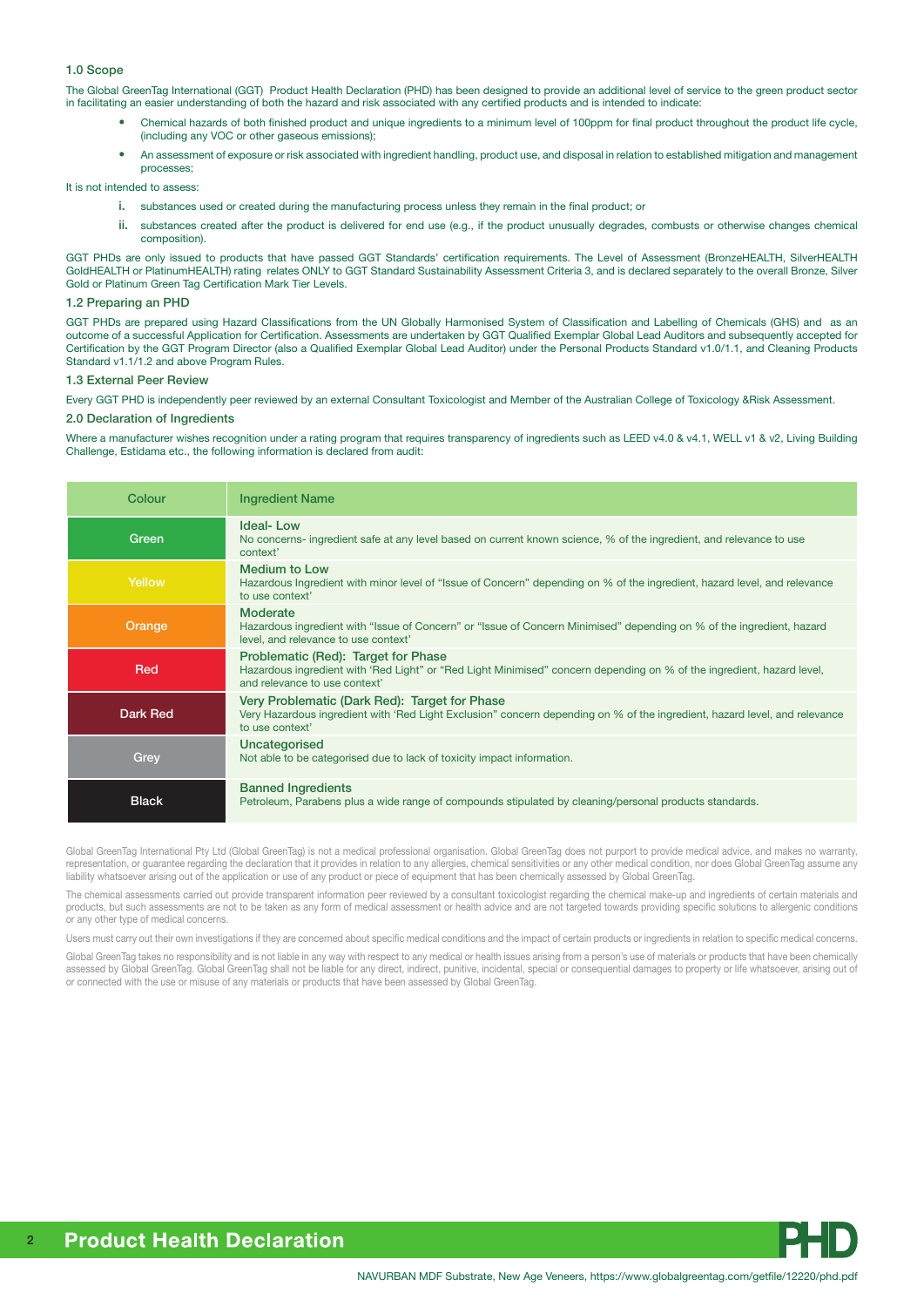| Ingredient<br>Name                        | CAS<br><b>Number OR</b><br><b>Function</b> | Proportion<br>in finished<br>product | <b>GHS, IARC</b><br>& Endocrine<br>Category                                                                                                                                | <b>REACH</b><br>Compliance | Ingredient<br>Assessment | <b>Whole Of</b><br>Life<br>Assessment | In Use<br><b>Health</b><br>Assessment | Comment                                                                                                                                                                                                                                                                                                                                                                                                                                                                                                                                                                                                                                                                                                                                                                                                                                       |  |  |  |
|-------------------------------------------|--------------------------------------------|--------------------------------------|----------------------------------------------------------------------------------------------------------------------------------------------------------------------------|----------------------------|--------------------------|---------------------------------------|---------------------------------------|-----------------------------------------------------------------------------------------------------------------------------------------------------------------------------------------------------------------------------------------------------------------------------------------------------------------------------------------------------------------------------------------------------------------------------------------------------------------------------------------------------------------------------------------------------------------------------------------------------------------------------------------------------------------------------------------------------------------------------------------------------------------------------------------------------------------------------------------------|--|--|--|
| <b>Declaration</b>                        | Olefin film                                | $1.0 - 10%$                          | <b>None</b>                                                                                                                                                                | <b>OK</b>                  |                          |                                       |                                       | <b>Recycled Content: None</b><br>Nanomaterials: No                                                                                                                                                                                                                                                                                                                                                                                                                                                                                                                                                                                                                                                                                                                                                                                            |  |  |  |
| E0 MR MDF                                 |                                            |                                      |                                                                                                                                                                            |                            |                          |                                       |                                       |                                                                                                                                                                                                                                                                                                                                                                                                                                                                                                                                                                                                                                                                                                                                                                                                                                               |  |  |  |
| Wood particles                            | Substrate                                  | $>60\%$                              | <b>None</b>                                                                                                                                                                | <b>OK</b>                  |                          |                                       |                                       | <b>Recycled Content: None</b><br>Nanomaterials: No                                                                                                                                                                                                                                                                                                                                                                                                                                                                                                                                                                                                                                                                                                                                                                                            |  |  |  |
| Urea                                      | 25036-13-9                                 | 10-30%                               | H226(Flam. Liq. 3)<br>H319(Eye Irrit. 2)<br>H412(Aquatic<br>Chronic 3)                                                                                                     | <b>OK</b>                  |                          |                                       |                                       | This substance causes serious eye<br>irritation, is a flammable liquid and<br>vapour and is harmful to aquatic life<br>with long lasting effects. However, the<br>manufacturer has Environmental policy<br>and Work Health Safety (WHS) policy in<br>place. Therefore, its not exposed to the<br>end user.                                                                                                                                                                                                                                                                                                                                                                                                                                                                                                                                    |  |  |  |
| Paraffin wax                              | 8002-74-2                                  | < 2%                                 | <b>None</b>                                                                                                                                                                | <b>OK</b>                  |                          |                                       |                                       | <b>Recycled Content: None</b><br>Nanomaterials: No                                                                                                                                                                                                                                                                                                                                                                                                                                                                                                                                                                                                                                                                                                                                                                                            |  |  |  |
| Formadehyde                               | $50 - 00 - 0$                              | < 0.1%                               | H301 (Acute Tox. 3)<br>H311(Acute Tox. 3)<br>H314(Skin Corr. 1B)<br>H317(Skin Sens. 1)<br>H331 (Acute Tox. 3)<br>H350(Carc. 1B)<br>H341(Muta. 2)                           | <b>OK</b>                  |                          |                                       |                                       | This substance is toxic if swallowed.<br>is toxic in contact with skin, causes<br>severe skin burns and eye damage, is<br>toxic if inhaled, may cause cancer, is<br>suspected of causing genetic defects<br>and may cause an allergic skin reaction.<br>However, formadehyde is embeded<br>into the final product and became inert.<br>Additonally, the test reuslt shows the<br>formaldehyde emission rate is<br>0.023mg/m2/hr (significantly under<br>the benchmark limit of 0.1mg/m2/<br>hr). Therefore, its not exposed to<br>the end users.                                                                                                                                                                                                                                                                                              |  |  |  |
| Isocyanate prepolymer                     | Adhesive                                   | $0.1 - 1%$                           | H319(Eye Irrit. 2)<br>H334(Resp. Sens. 1)<br>H315(Skin Irrit. 2)<br>H317(Skin Sens. 1)                                                                                     | <b>OK</b>                  |                          |                                       |                                       | This substance causes eye irritation, is<br>harmful if inhaled, causes skin irritation,<br>may cause an allergic skin reaction.<br>However, the concentration of the sub-<br>stance is very low and it is unlikely that<br>user is exposed to this substance. The<br>product reacts to form an inert polymer<br>that no longer possesses the risks of the<br>prepolymers. The adhesive is applied in-<br>side and covered by the outer sheet, the<br>manufacturer has Environmental policy<br>and Work Health Safety (WHS) policy in<br>place. Therefore, its not exposed to the<br>end user.                                                                                                                                                                                                                                                 |  |  |  |
| Methylene bisphenyl<br>diisocyanate (MDI) | $101 - 68 - 8$                             | $0 - 0.01%$                          | H319(Eye Irrit. 2)<br>H334(Resp. Sens. 1)<br>H315(Skin Irrit. 2)<br>H317(Skin Sens. 1)<br>H351(Carc. 2)<br>H332(Acute Tox. 4)<br>H373(STOT RE 2)<br><b>H335(STOT SE 3)</b> | <b>OK</b>                  |                          |                                       |                                       | This substance causes serious eye irri-<br>tation, is harmful if inhaled, is suspected<br>of causing cancer, may cause damage<br>to organs through prolonged or repeat-<br>ed exposure, causes skin irritation, may<br>cause an allergic skin reaction, may<br>cause allergy or asthma symptoms or<br>breathing difficulties if inhaled and may<br>cause respiratory irritation. However,<br>the concentration of the substance<br>is very low and it is unlikely that user<br>is exposed to this substance. The<br>products reacts to form an inert polymer<br>that no longer possesses the risks of the<br>prepolymers. The adhesive is applied in-<br>side and covered by the outer sheet, the<br>manufacturer has Environmental policy<br>and Work Health Safety (WHS) policy in<br>place. Therefore, its not exposed to the<br>end user. |  |  |  |
| <b>Declaration</b>                        | Adhesive                                   | $0.1 - 1%$                           | <b>None</b>                                                                                                                                                                | OK                         |                          |                                       |                                       | <b>Recycled Content: None</b><br>Nanomaterials: No                                                                                                                                                                                                                                                                                                                                                                                                                                                                                                                                                                                                                                                                                                                                                                                            |  |  |  |

#### Comments:

VOC emissions: TVOC emission rate is 0.044mg/m2/hr (within the benchmark limit less than 0.5mg/m2/hr) use test method ASTM D5116-17 "Standard Guide for Small-Scale" Environmental Chamber Determinations of Organic Emissions from Indoor Material/Products". Tested by FORAY Laboratories (NATA Accreditation 1231) in November 2018.

Formaldehyde emissions: formaldehyde emission rate is 0.023mg/m2/hr (within the benchmark limit less than 0.1mg/m2/hr) use test method ASTM D5116-17. Tested by FORAY Laboratories (NATA Accreditation 1231) in November 2018. The formaldehyde concentration comply with E0 rating.